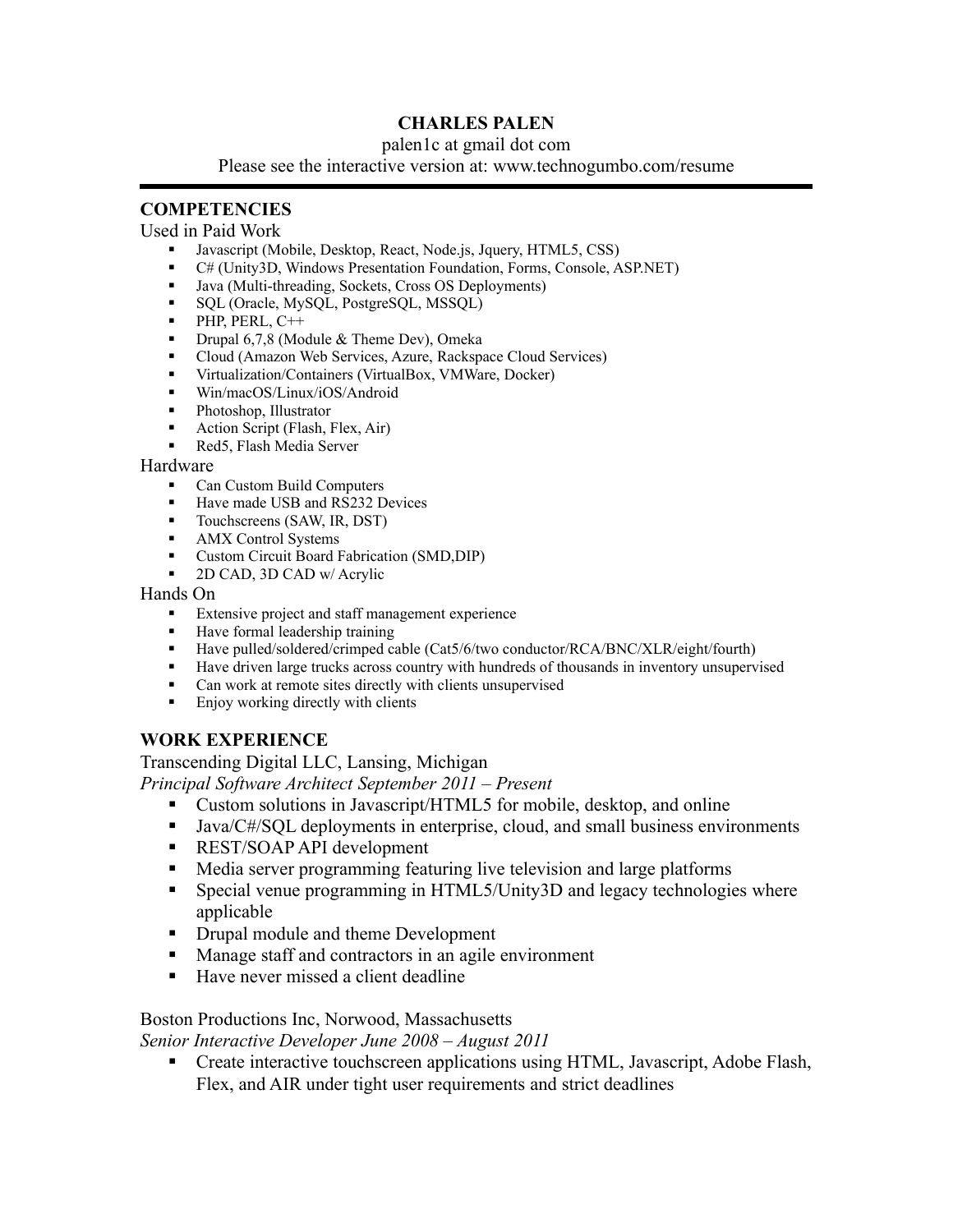- Develop support applications in Java/ $C#$  that enhance touchscreen user interfaces by adding email, socket capabilities, video recording, audio recording, and database interaction for uses such as web interactivity and multi-player games
- Integrate a variety of cutting edge technologies into user oriented applications such as projection globes, RFID, motion sensing, and motor control
- **Provide guidance concerning interactive application integration with traditional IT** infrastructure such as mission critical sales and ticketing systems
- **Travel to remote sites and independently manage client interactions, support staff** training, and exhibit maintenance.

# SPL Integrated Solutions, Dow Center, Midland, Michigan

*Dow.com Team Web Developer August 2007 – February 2008*

- Lead developer of the Dow.com site profile tool. A custom tool set written in Perl that is embedded in the Interwoven Teamsite content management system and used for scanning all dow.com sites to look for malformed html, ensure SEO, and other Dow web mandates
- In charge of handling site integration from outside contract agencies into the dow.com CMS environment under strict privacy restrictions and deadlines
- Organize team troubleshooting meetings and help set code revision priorities
- Help troubleshoot and come up with enhancements to the dow.com development, staging, and production environments
- In charge of Web Trends integration into the entire Dow website framework

Central Michigan University Health Professions, Mt. Pleasant, Michigan *Student Programmer January 2007-May 2007*

- Research and integrate open source software solutions into a researchers portal including Pentaho, Dotproject, JOOConverter, Dimdim, Tomcat, Ant, Eclipse, Sakai, Apache, MySQL, U-Portal, and Open Office
- Facilitate communication between the CMU-HPB and CMU-RC concerning resource sharing and applicable applications

Central Michigan University Research Corporation, Mt. Pleasant, Michigan (www.cmurc.com) *Business Intelligence Programmer January 2007-May 2007*

- Design and build custom software solutions for clients such as General Motors
- Create web spiders to harness BI data from government websites such as the NOAA using Perl
- Create small applications to prepare data for analysis with popular BI systems such as SAP
- Complete programming tasks within a tight schedule
- Contribute to the development of a web portal that will be used to facilitate communication between distributed researchers and industry

## Herman Miller Incorporated, Zeeland, Michigan

*Deskside Services Intern, Zeeland Corporate HQ, May 2006-September 20006*

- Research and develop processes and applications critical to HMI IT.
- Assist with open directory migration at remote sites